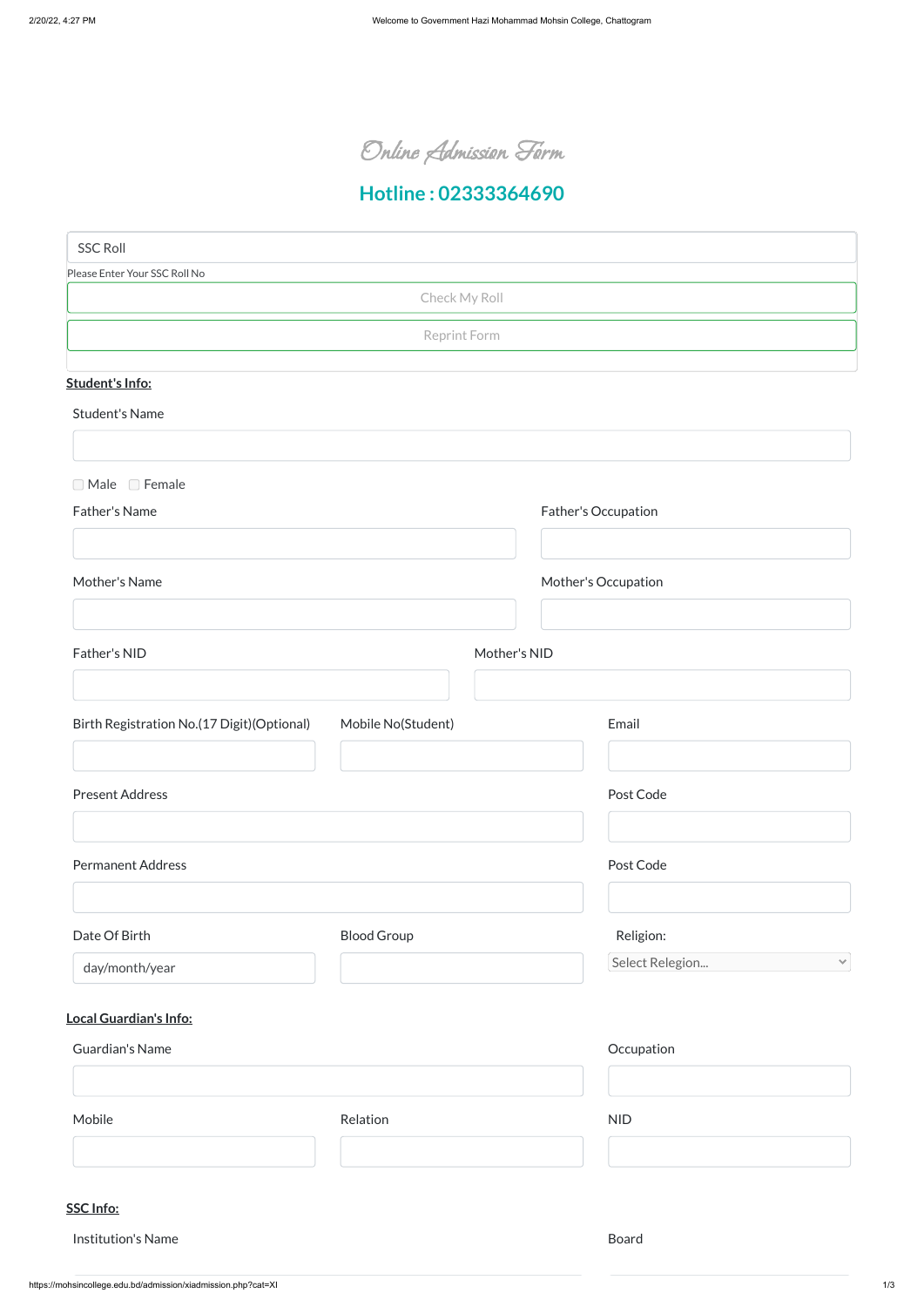#### **HSC Subjects:**

#### **Quota (if any):**

□ Freedom Fighter

### **Student Photo:**

| Reg. No | Session | Passing Year |
|---------|---------|--------------|
|         |         |              |
| Group   | Roll No | <b>GPA</b>   |
|         |         |              |

## **Recent Pasport Size Photo (Formal)**

Choose File No file chosen

#### Rocket Transaction ID

SUBMIT & DOWNLOAD FORM

মাধ্যমিক ও উচ্চ [মাধ্যমিক](https://bise-ctg.portal.gov.bd/) শিক্ষা বোর্ড,র্ডচট্টগ্রাম [ব্যানবেইস](http://www.banbeis.gov.bd/) শিক্ষক [বাতায়ন](https://www.teachers.gov.bd/) বাংলাদেশ [বিশ্ববিদ্যালয়](http://www.ugc.gov.bd/en) মঞ্জুরী কমিশন জাতীয় ই-[তথ্যকোষ](http://www.infokosh.gov.bd/) f [Facebook](https://www.facebook.com/GovtMohsincollegectg/) **D** [Youtube](https://mohsincollege.edu.bd/admission/www.youtube.com)

**Government Hazi Mohammad Mohsin College, Chattogram**

|  |  |  | College Road, Chittagong |
|--|--|--|--------------------------|
|--|--|--|--------------------------|

**Phone : 02333364690** 

**B** Fax: 02333365485

Email :

mohsincollege\_ctg@yahoo.com

**গুরুত্বপূর্ণ লিং র্ণ ক**

শিক্ষা [মন্ত্রণালয়](http://www.moedu.gov.bd/) মাধ্যমিক ও উচ্চ শিক্ষা [অধিদপ্তর](http://www.dshe.gov.bd/) জাতীয় [বিশ্ববিদ্যালয়](http://www.nu.edu.bd/) জাতীয় শিক্ষা [ব্যবস্থাপনা](http://www.naem.gov.bd/) একাডেমি (নায়েম) জাতীয় শিক্ষাক্রম ও [পাঠ্যপুস্তক](http://www.nctb.gov.bd/) বোর্ড

**গুরুত্বপূর্ণ লিং র্ণ ক**

**Social Network**

©Government Hazi Mohammad Mohsin College, Chattogram 2021. All Rights Reserved.